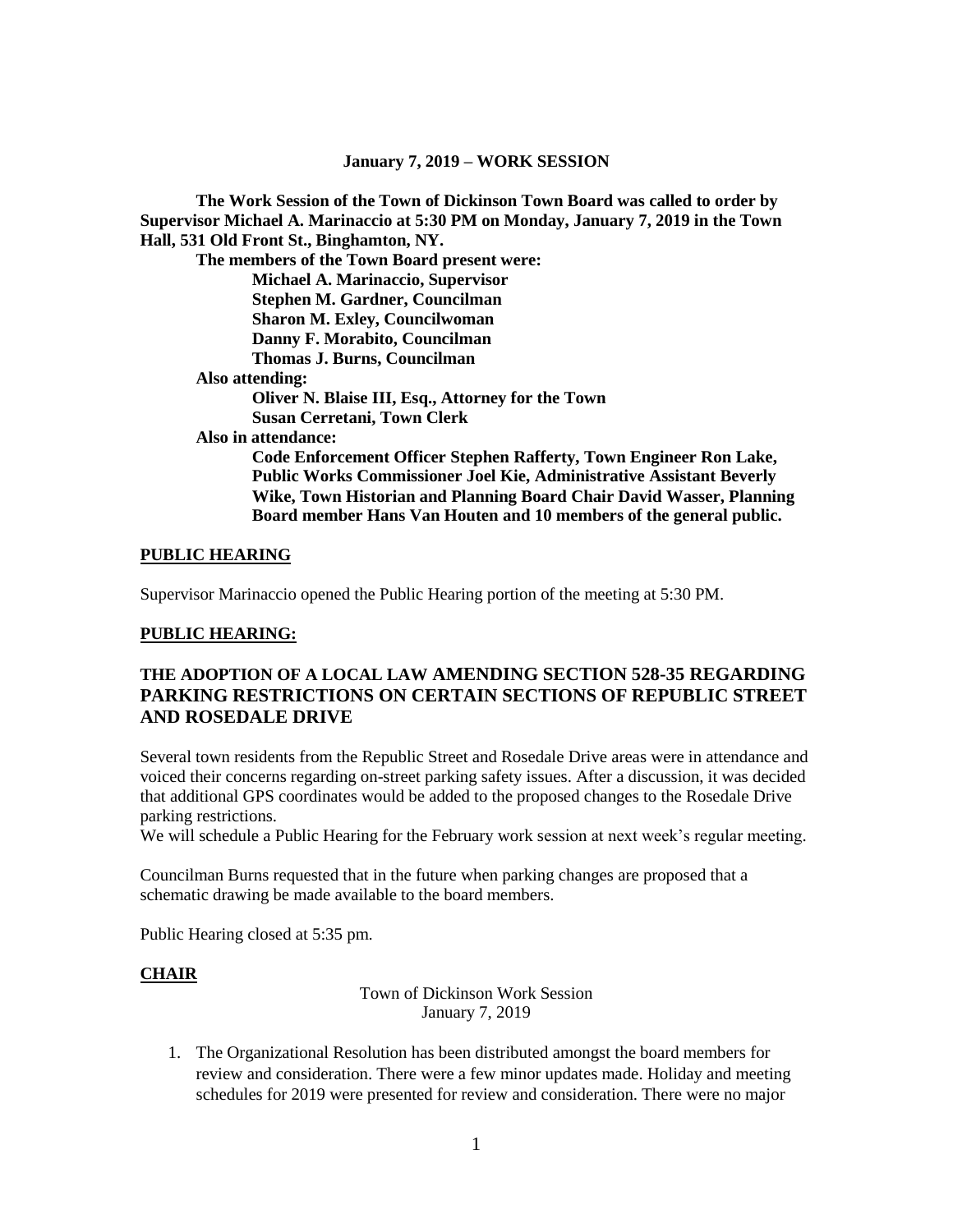### **January 7, 2019 – WORK SESSION**

changes made. Committee chairs remain the same as last year with the exception that Councilwoman Exley will be the contact person in regards to any sexual harassment charges as well as her role in Personnel. I will now ask the Board members if there are any questions or concerns. As always, each chairperson will be expected to fill his or her role to the best of their ability and within the lawful confines of their position. Our Town Attorney will be notified of such matters and provide legal guidance as he always does.

- 2. In regards to appointments, the Supervisor believes that all positions in the Planning, Zoning and Board of Assessment review have been filled. Dave Wasser can inform us if he will seek a replacement for Kathy Groover to assist him with his task as Historian.
- 3. The Supervisor will give a brief review of our 2018 activities at next week's meeting.
- 4. Town Clerk Cerretani has begun providing the Supervisor with information for our 2019 Town newsletter. Mr. Marinaccio contacted the Broome County Printing office to see if they can offer a similar service to print our newsletter this year. Mr. Marinaccio will drop off a copy of our newsletter for their review and cost estimate.
- 5. The 2019 Tax Collection schedule for our town residents is as follows: **Broome County Real Property Tax Service**'s 2019 collection hours are limited to Wednesdays only, from 9 am-3 pm during the month of January. Collection will take place on Thursday, February 28<sup>th</sup> from 10am to 3pm and Monday April 1<sup>st</sup> from 10 am to 3 pm. Taxes can also be paid at the **Broome County Real Property Tax Department** at the Broome County Office Building, 60 Hawley Street, 2<sup>nd</sup> floor from 8 am to 4 pm Monday through Friday.
- 6. A reminder that the **Sunrise Terrace Community Center** information meeting will take place at the town hall tomorrow, January 8, starting at 6 pm. This is considered an official town meeting with minutes taken. The **Sunrise Terrace Association Board** has distributed flyers to all terrace residents informing them of the meeting. The meeting was posted in the legal notice section of the newspaper.
- 7. **Small Communities Grant** for 2019: We may need to reapply for funding through this grant for funds to assist in the repair of the **Sunrise Terrace** building. The \$5K that was awarded and placed on hold for the building last year was rolled into 2019 if the Supervisor understood what Frank Evangelisti stated during a conversation with him. Public Works Commissioner Kie and Code Enforcement Officer Rafferty have been copied on the grant application and we will be meeting soon for further discussion.

## **STATUS: 2019 ORGANIZATIONAL RESOLUTION**

Supervisor Marinaccio stated minor updates were made to the 2019 Organizational Resolution. Jerry Ford will be re-appointed to the Zoning Board and the replacement for Kathy Groover's position as Deputy Town Historian will be determined by Town Historian Wasser.